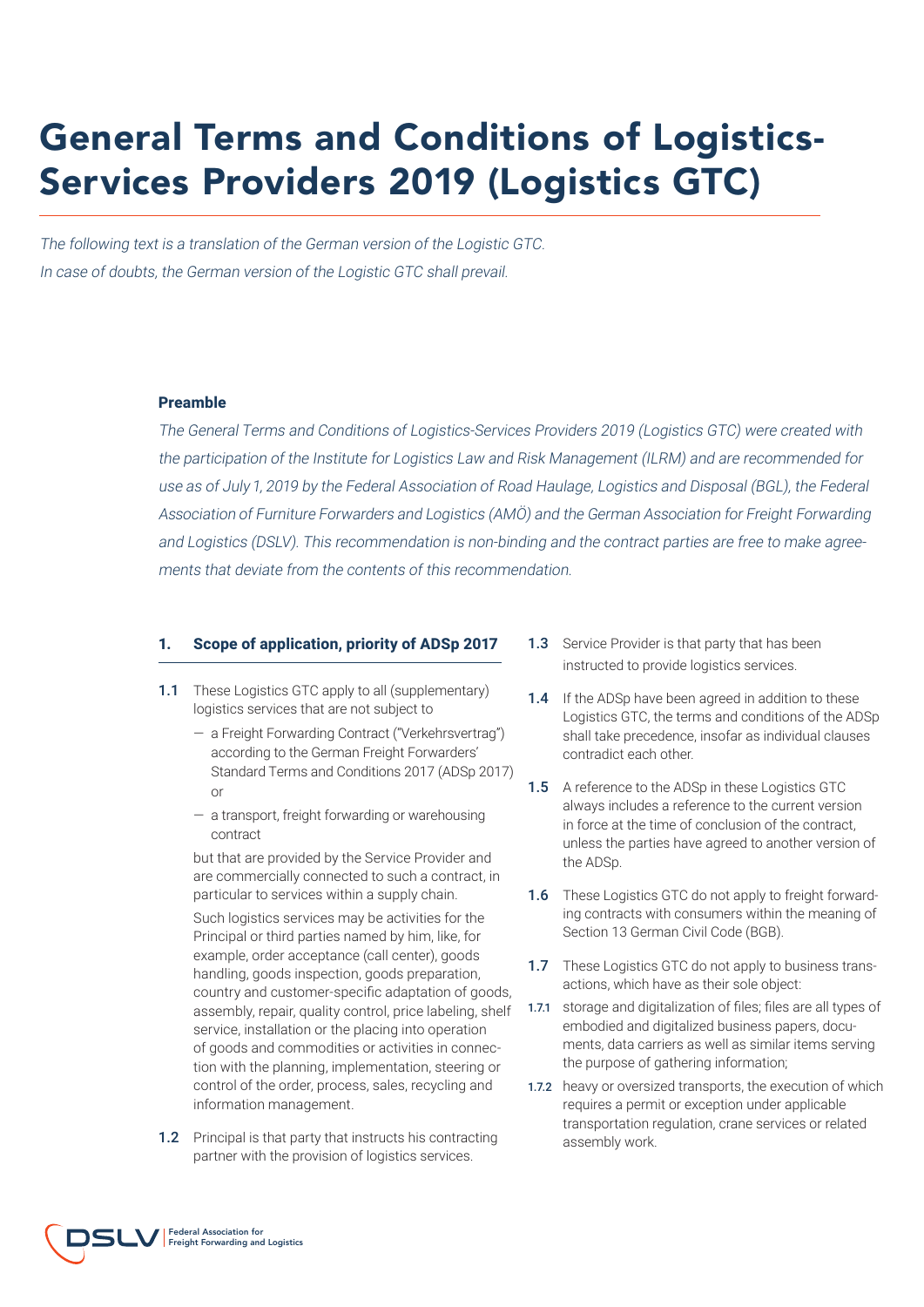## **2. Electronic data exchange**

- 2.1 If agreed between the Principal and the Service Provider, the parties will transmit and receive the shipping details, including invoice generation, by electronic means (electronic data interchange/remote transmission). The transmitting party bears the risk for the loss and correctness of the transmitted data.
- 2.2 In case of an agreement according to Section 2.1, the parties ensure that their own IT system is ready for operation and the usual security and control measures are taken to protect the electronic data exchange from access by third parties and to prevent alteration, loss or destruction of electronically transmitted data. Each party is obligated to notify the other party timely of any changes to its IT systems that could affect the electronic data exchange.
- 2.3 Upon request of a contracting party, each side will nominate one or more contact persons for the purpose of receiving information, explanations and enquiries regarding the fulfilment of the contract and shall inform the other party of the names and addresses of such person/s. This information must be updated in case of changes. If a contracting party fails to provide details for a contact person, then the relevant signatory of the contract shall be the designated contact person.
- 2.4 Electronically or digitally created and storable documents shall be considered equal to written documents, unless the law requires the written form. Furthermore, each party is entitled to archive written documents only electronically or digitally and to destroy the originals in compliance with the statutory provisions.

# **3. Confidentiality**

- 3.1 The parties are obligated to treat as confidential all information received during the execution of the logistics services contract that is not publicly accessible. The information may only be used for the exclusive purpose of providing the services. The parties shall impose this confidentiality obligation on all persons whom they employ in the performance of their contractual duties.
- **3.2** The obligation of confidentiality does not apply to data and information that must be made known to third parties, especially authorities, due to legal obligations. In this case, the other party must be informed of this immediately.

## **4. Obligations of the Principal when placing an order, information obligations, protection of intellectual property**

- 4.1 The Principal shall timely inform the Service Provider of all significant factors known to him which influence the execution of the order and which are attributable to the Principal's area of risk. This applies in particular if he, as "system leader", determines the procedure to be implemented by the Service Provider, for example by means of know-how transfer. In particular, the Principal shall provide all objects, information and authorizations necessary for the performance of the logistics services and shall provide appropriate assistance, especially
- 4.1.1 to provide pre-products, materials and means of production, as far as agreed, in technically and contractually sound condition as well as to maintain such means of production;
- 4.1.2 to inform the Service Provider about specific characteristics of the goods and procedures and related legal, regulatory or trade association requirements and, as far as necessary, to train his employees;
- 4.1.3 Vto develop and update specifications, descriptions of procedures and materials (production instructions, designs and plans) and to monitor compliance with them by the Service Provider.
- 4.2 The Principal shall draw the Service Provider's attention to special requirements for fire protection, safety and other technical requirements (temperature, humidity, smell).
- 4.3 At the request of the Service Provider, the Principal shall timely inform the Service Provider of all information which is recognizably necessary for the Service Provider's capacity planning and is allocated to his area of risk.
- 4.4 Furthermore, the Principal is responsible for compliance with
- 4.4.1 all obligations under public law, e.g., customs, foreign trade (especially embargos relating to goods, persons or countries) and security/safety laws and regulations;
- 4.4.2 intellectual property rights of third parties, such as trademark and license restrictions associated with the possession of the goods, including legal or regulatory obstacles which jeopardize the execution of the order.
- 4.5 The information and rights transferred according to Sections 4.1 to 4.3 remain the intellectual property of the Principal. A right of lien or retention in this respect cannot be exercised by the Service Provider.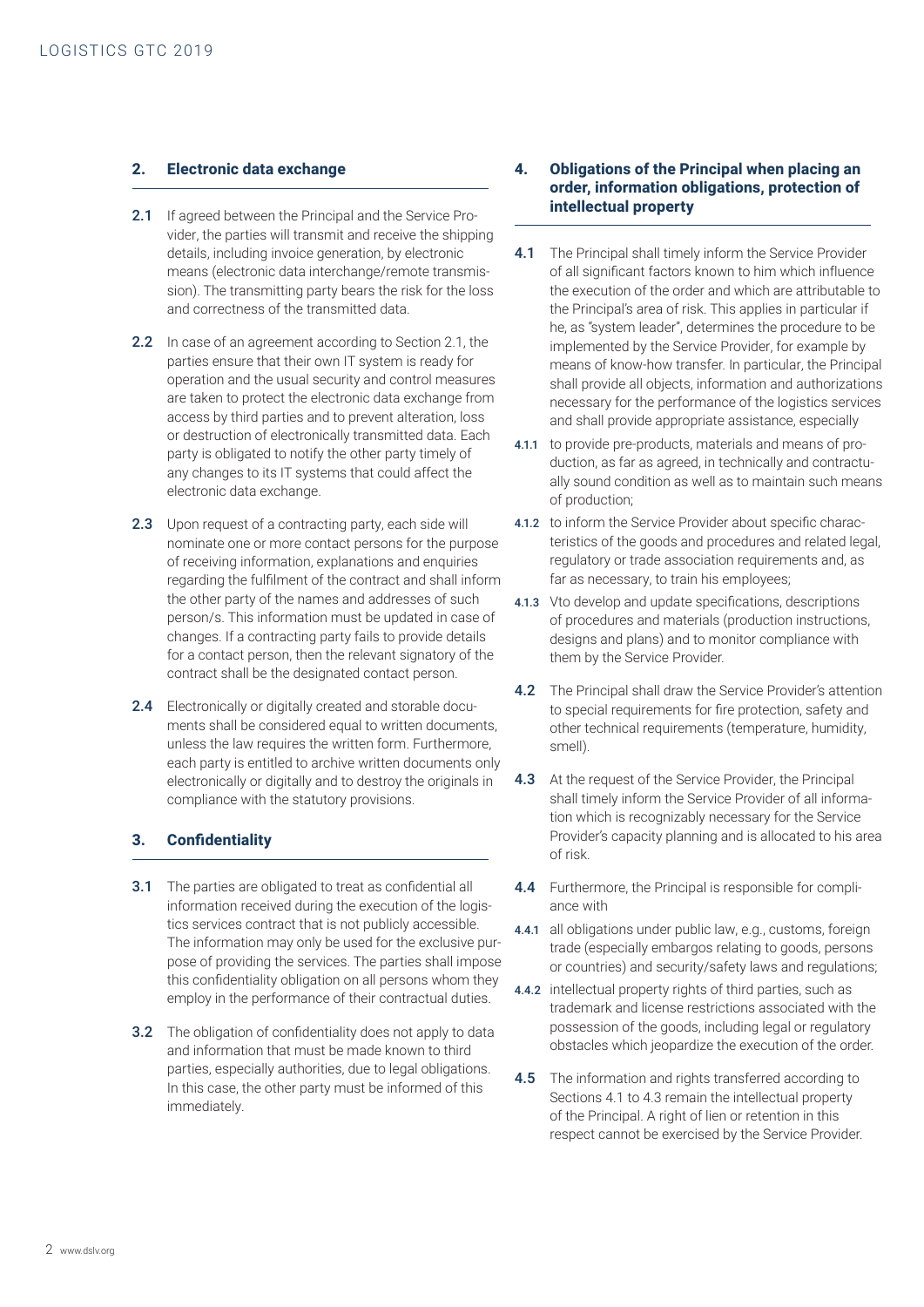## **5. Obligations of the Service Provider**

- **5.1** The Service Provider is obligated to provide his services 7.1 in accordance with the specifications of the Principal as set out in Section 4. He is entitled, but not obligated, to review these specifications.
- **5.2** Insofar as the Service Provider provides the logistics services within the operational organization of the Principal or on his instructions within the operational organization of a third party (e.g., shelf service), he shall comply with the instructions of the Principal (respectively the third party) with regard to operational safety.
- **5.3** The Service Provider is obligated to inform the Principal without delay of any objections or irregularities that have arisen during the execution of the contract and to obtain appropriate instructions.
- **5.4** Any information obligations beyond the legal requirements, e.g., regarding measures taken by the Service Provider in the event of disruptions, in particular an impending delay in logistics services, in the event of damage to goods or other disruptions (emergency concept), require express agreement.

# **6. Performance hindrances and force majeure**

6.1 Performance hindrances which are not attributable to the area of risk of either contracting party shall release the contracting parties from their performance obligations for the duration of the hindrance and the extent of its impact.

Such performance hindrances are deemed to be force majeure, civil unrest, acts of war or terrorism, strikes and lock-outs, blockades of transport routes, outages or constraints of electronic data exchange caused by third parties, cyber-crime by third parties, as well as any other unforeseeable, unavoidable and serious events.

**6.2** In the event of a performance hindrance according to Section 6.1, each contracting party is obligated to notify the other party immediately. Additionally, the Service Provider is obligated to obtain instructions from the Principal.

## **7. Modification of the contract**

- Agreements on prices and services always refer exclusively to the named services and essentially unchanged volume of goods, orders and quantity structure. They assume, on the one hand, unchanged data processing requirements, quality agreements and procedural instructions and, on the other hand, unchanged energy and personnel costs as well as public levies.
- 7.2 If the conditions described in Section 7.1 change, either party may request negotiations to modify the contract with effect from the first day of the month following the request for modification, unless the changes were already known to the requesting party at the time the contract was concluded. The modification must be based on the identifiable changes, including rationalization effects.
- 7.3 Should the contracting parties fail to agree on the requested contract modification within one month after the request for contract modification was made, either party can terminate the agreement by giving notice of one month to the end of the month in the case of the contract being valid up to one year, or three months to the end of the month if the contract has a longer term. This termination must be received in text form within one month after at least one party has declared the failure of the contract modification.

## **8. Transfer of Undertakings**

- 8.1 If the contract for logistics services or its execution is related to a transfer of business in accordance with § 613a BGB (German Civil Code), the contracting parties undertake to agree on the economic consequences, taking into account the duration of the contract.
- 8.2 If the contracting parties have not agreed on such provisions, the party entering into the employment contract shall be entitled to an appropriate modification of its remuneration at his reasonable discretion, taking into account the duration of the contract. In all other respects § 315 German Civil Code (BGB) applies.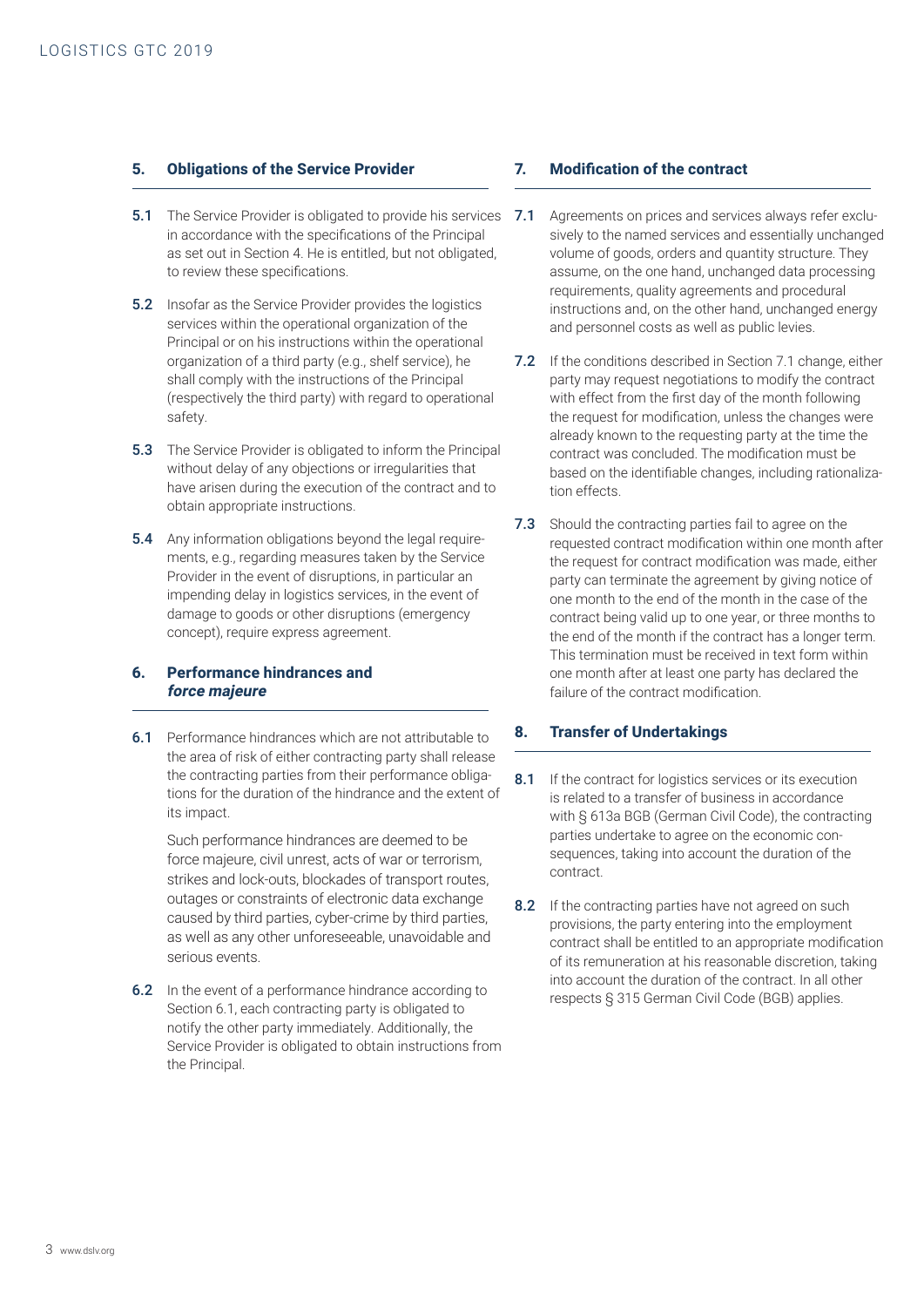# **9. Set-off, Retention**

Offsetting or Retention against claims arising from the logistics services agreement according to Section 1.1 and related non-contractual claims are only permitted when the due counterclaim is undisputed, ready for decision or legally binding.

# **10. Right of lien and retention, retention of title**

10.1 To secure his claims from the contract for logistics services, the Service Provider may invoke the statutory rights of lien and retention to which he is entitled.

If and to the extent that a statutory lien does not exist, the Service Provider shall have a lien on the Principal's property in his possession for all due and undue claims he is entitled to which stem from services according to Section 1.1.

- 10.2 The realization of the security shall be effected in accordance with the statutory provisions, provided that the time limit of one month as specified in § 1234 German Civil Code (BGB) is replaced by a time limit of one week.
- 10.3 The Principal is entitled to prohibit the exercise of the right of lien and right of retention if he grants the Service Provider an equivalent security with regard to his claims (e.g., directly enforceable bank guarantee).
- 10.4 Section 4.5 remains unaffected.
- 10.5 If, in the course of providing logistics services, the Service Provider also transfers ownership in things to the Principal, these objects remain the property of the Service Provider until all claims against the Principal to which the Service Provider is entitled to under the contract for logistics services have been settled.

## **11. Acceptance, notification of deficiencies and delay**

- 11.1 Insofar as acceptance of the logistics service is required by the Principal, it can, due to the cooperative nature of logistics services, be done through use, resale or further processing of the product, delivery and shipment to the Principal or third parties specified by him. If acceptance of a logistics service is not possible, completion shall be deemed as acceptance.
- 11.2 The Principal is obligated to notify the Service Provider of apparent deficiencies at the time of acceptance.

The notification must be made in text form. To meet the deadline it is sufficient to send the notification in time, provided it reaches the Service Provider.

- 11.3 If the Principal fails to notify the Service Provider of a claim, the logistics service is deemed to have been performed in accordance with the contract, unless the Service Provider fraudulently concealed the deficiency.
- 11.4 Claims due to delays lapse if the Principal does not notify the Service Provider within 21 days of the service having been provided.

#### **12. Deficiency claims by the Principal**

- 12.1 The deficiency of a logistics service is initially determined by the content of the contract, subsequently by the statutory provisions applicable to the respective logistics service. Warranties regarding characteristics or durability shall only be assumed by the Service Provider if these were agreed in text form.
- 12.2 If the logistics service is deficient, the Principal is entitled to supplementary performance. The right to choose between rectification of the deficiency and new delivery/new service is in any case at the discretion of the Principal. If the supplementary performance does not lead to the success owed under the contract, the Principal is entitled to a second supplementary performance. Further claims for supplementary performance are excluded.
- 12.3 If the supplementary performance fails twice or if a supplementary performance is not possible due to the nature of the service, the Principal is entitled to exercise his right to reduction, withdrawal and compensation for damages as well as his right to self-execution as follows:
- 12.3.1 If the Principal claims a reduction, it is limited to the remuneration for the contested deficient logistics service.
- 12.3.2 If the Principal asserts his right of withdrawal, this shall only apply with regard to the individual logistics service that is deficient. The Principal is also entitled to the right of extraordinary termination according to Section 13 instead of the right of withdrawal.
- 12.3.3 The Principal may demand compensation instead of performance in accordance with the requirements of Section 14.
- 12.3.4 In the case of self-execution, the Principal's claim for reimbursement is limited to an amount of up to EUR 20,000.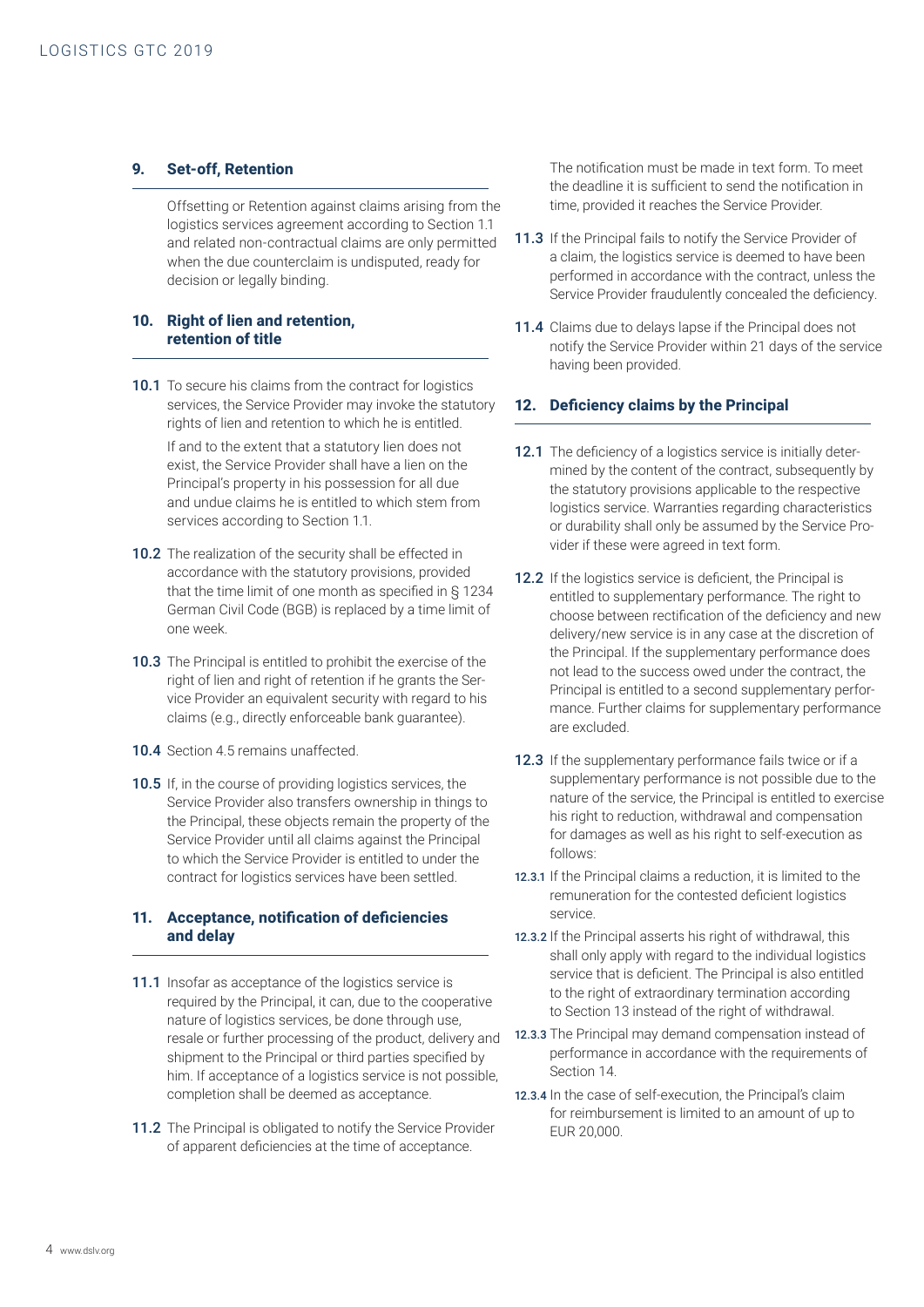## **13. Extraordinary termination**

- 13.1 If one of the parties breaches the same material contractual obligation twice within one year and this leads to a significant operational disruption in each case, the other party has the right to terminate this contract by giving reasonable notice in text form after having granted the breaching party in text form a reasonable period of time to remedy the breach of the obligation and this period has expired without the party having fulfilled its obligations.
- 13.2 If one of the parties defaults on its contractual payment obligation from two consecutive billing periods, the other party has the right to terminate this contract within one further billing period. Section 13.2 does not apply to compensation payments.
- 13.3 The right to extraordinary termination for good cause remains unaffected.

#### **14. Liability of the Service Provider**

- 14.1 The Service Provider is only liable if he is at fault for the damage caused by him.
- 14.2 The Service Provider's liability is limited to
- 14.2.1 the amount of EUR 20,000 per damage event for damages to the goods.
- 14.2.2 the amount of EUR 125,000 in the case of damage to the goods due to serial damages, notwithstanding Section 14.2.1.

In the case of a series damage, several damage events shall be deemed to be one damage event that occurred at the time of the first of these damage events if they are based either on the identical cause, on the same causes with inner, especially factual and temporal, connection or on logistics services with the same defects.

- 14.2.3 the amount of EUR 20,000 per damage event for damages other than to the goods.
- 14.2.4 EUR 600,000 for all claims within one year. Section 14.3 remains unaffected.
- 14.3 Against payment of a surcharge to be agreed upon prior to the commencement of the logistics service, the Principal may in text form
- 14.3.1 specify a value for an increased liability for damages to the goods which exceeds the maximum amounts stipulated in Sections 14.2.1 and 14.2.2. In this case, the specified value in each case shall replace the relevant maximum amount ("value declaration").
- 14.3.2 declare an interest in increasing liability for damages other than damages to the goods which exceeds the maximum amounts stipulated in Section 14.2.3. In this case, the declared interest shall replace the relevant maximum amount ("interest declaration")
- 14.4 The aforementioned liability exclusions and limitations also apply to non-contractual claims against the Principal and his vicarious agents.
- 14.5 The aforementioned liability exclusions and limitations do not apply
- 14.5.1 to fatal injuries, personal injuries and damage to health as well as to damages to items that are not the subject of the (additional) logistics service.
- 14.5.2 insofar as mandatory statutory liability provisions, such as the product liability act, apply.

# **15. Qualified fault**

- 15.1 The liability exclusions and limitations listed in Section 14 do not apply if the damage was caused by:
- 15.1.1 intent or gross negligence of the Service Provider or his vicarious agents or
- 15.1.2 violation of material contractual obligations, whereby such compensation claims in the latter case are limited to the foreseeable, typical damage.

Material contractual obligations are obligations whose fulfillment is essential for the proper execution of a contract according to Section 1.1 and on whose compliance the contracting partner may reasonably rely.

- 15.2 Furthermore, the liability exclusions and limitations listed in Section 14 do not apply if the Service Provider maliciously concealed the damage or assumed a guarantee for the quality of the logistics service.
- 15.3 Notwithstanding Section 15.1.2, the liability exclusions and limitations according to 14.2 as well as in case of a value or interest declaration according to Section 14.3 only cease to apply in the event of grossly negligent or intentional breach of material contractual obligations.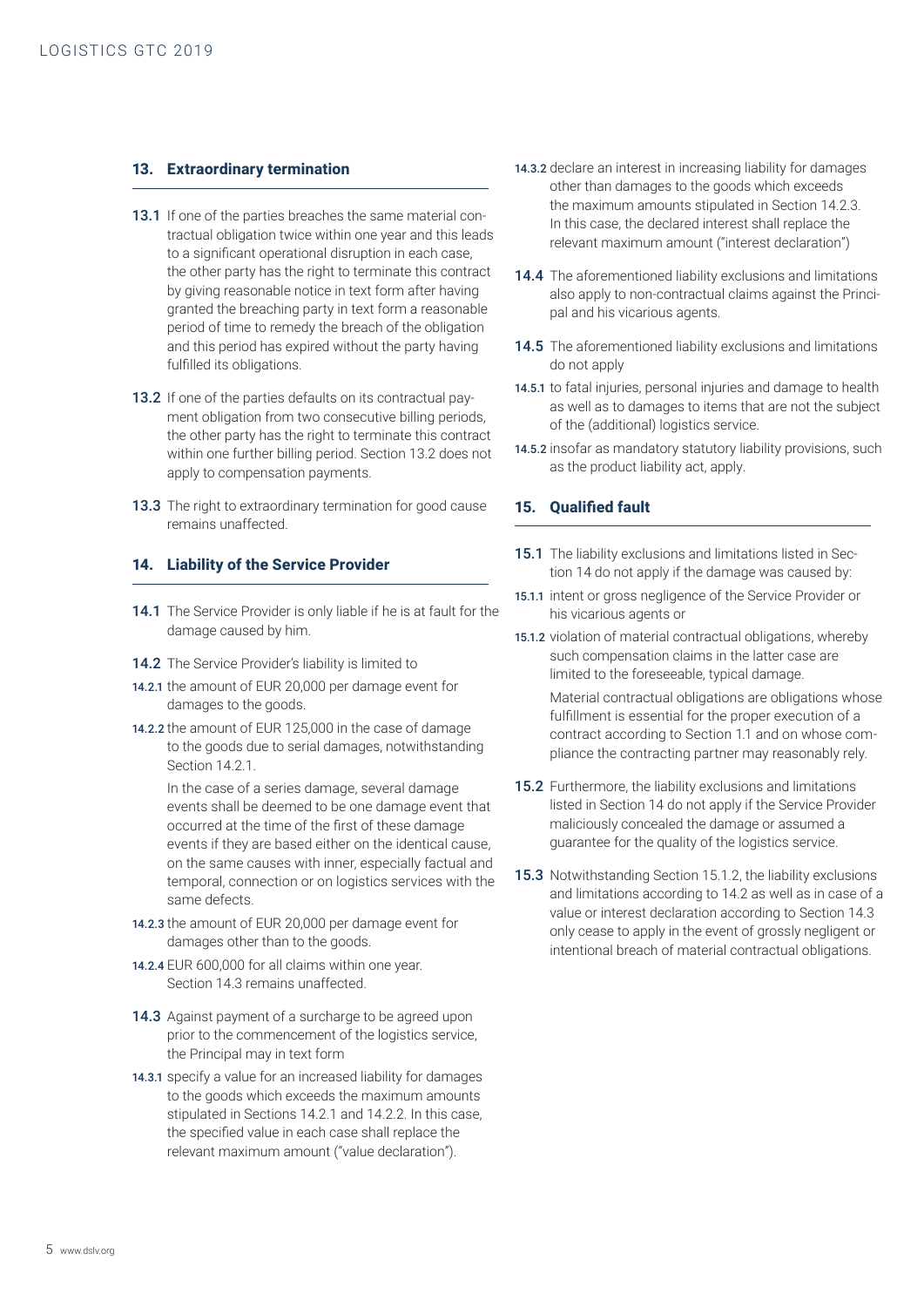## **16. Service Provider's right to indemnification and product liability**

- 16.1 The Service Provider is entitled to reimbursement of the expenses which he, under the circumstances, reasonably considered necessary in the interest of the Principal and for which he is not responsible.
- 16.2 The Principal shall indemnify the Service Provider against all expenditures, such as maintenance, repair, servicing and disposal costs, customs duties, taxes, levies and other fees which are charged to the Service Provider, in particular as the party entitled to dispose of or as the possessor of third-party goods, unless the Service Provider is responsible for them.
- 16.3 The Principal shall indemnify the Service Provider and his vicarious agents against all claims made by third parties, including by the Principal's insurer, and other costs pursuant to the product liability act and other regulations protecting third parties, unless
- 16.3.1 the Service Provider or his vicarious agents have caused the claim of the third party by gross negligence or intent;
- 16.3.2 the Principal has insured his liability risk according to the product liability act or other regulations protecting third parties with a deductible and has agreed expressly with the Service Provider that he will be reimbursed such deductible by the Service Provider in case of a damage event.
- 16.4 If and to the extent that the Principal insures the inventories which are the subject of a contract according to Section 1.1, under a cargo insurance or against fire, burglary, storm, hail, flood, earthquake and tap water, the Service Provider shall be included in the insurance cover as an insured person, but not as a representative of the Principal.

If the Principal does not have appropriate insurance cover, he must inform the Service Provider early enough to allow for the Service Provider's own risk assessment.

# **17. Limitation period**

- 17.1 Claims arising from a contract in accordance with Section 1.1 shall become time-barred after one year.
- 17.2 The limitation period for all claims shall commence at the end of the day of delivery, for contractual services at the end of the day of acceptance according to Section 11.1
- 17.3 The aforementioned limitation periods shall not apply
- 17.3.1 in the cases referred to in Section 15;
- 17.3.2 in the case of fatal injuries, personal injuries and damage to health or
- 17.3.3 insofar as mandatory statutory limitation provisions are applicable.

# **18. Liability insurance of the Service Provider**

- **18.1** The Service Provider is obligated to take out and maintain liability insurance at normal market conditions with an insurer of his choice. The usual market conditions shall cover the risk at least to the extent of the maximum liability amounts according to Section 14.
- 18.2 The agreement on a maximum compensation per claim, claim event and year are permissible; likewise the agreement on a reasonable deductible by the Service Provider.
- 18.3 Upon request, the Service Provider shall provide evidence of the existence of a valid liability insurance cover by presentation of an insurance confirmation.

# **19. Place of performance, place of jurisdiction, applicable law**

- 19.1 The place of performance for all involved parties is the location of the Service Provider's branch to which the order or enquiry is directed.
- 19.2 The place of jurisdiction for all legal disputes arising from or in connection with the contractual relationship is for all involved parties, insofar as they are merchants or of equal standing, the location of the Service Provider's branch to which the order or enquiry is directed; for claims against the Service Provider, this place of jurisdiction is exclusive.
- 19.3 The legal relations between the Service Provider and the Principal or his legal successors shall be governed by German law, excluding the United Nations Convention on Contracts for the International Sale of Goods (CISG).

# **20. Compliance**

20.1 The Service Provider undertakes to comply with minimum wage regulations and minimum conditions at the workplace and shall confirm this in text form upon request of the Principal. The Service Provider indemnifies the Principal from his liability for minimum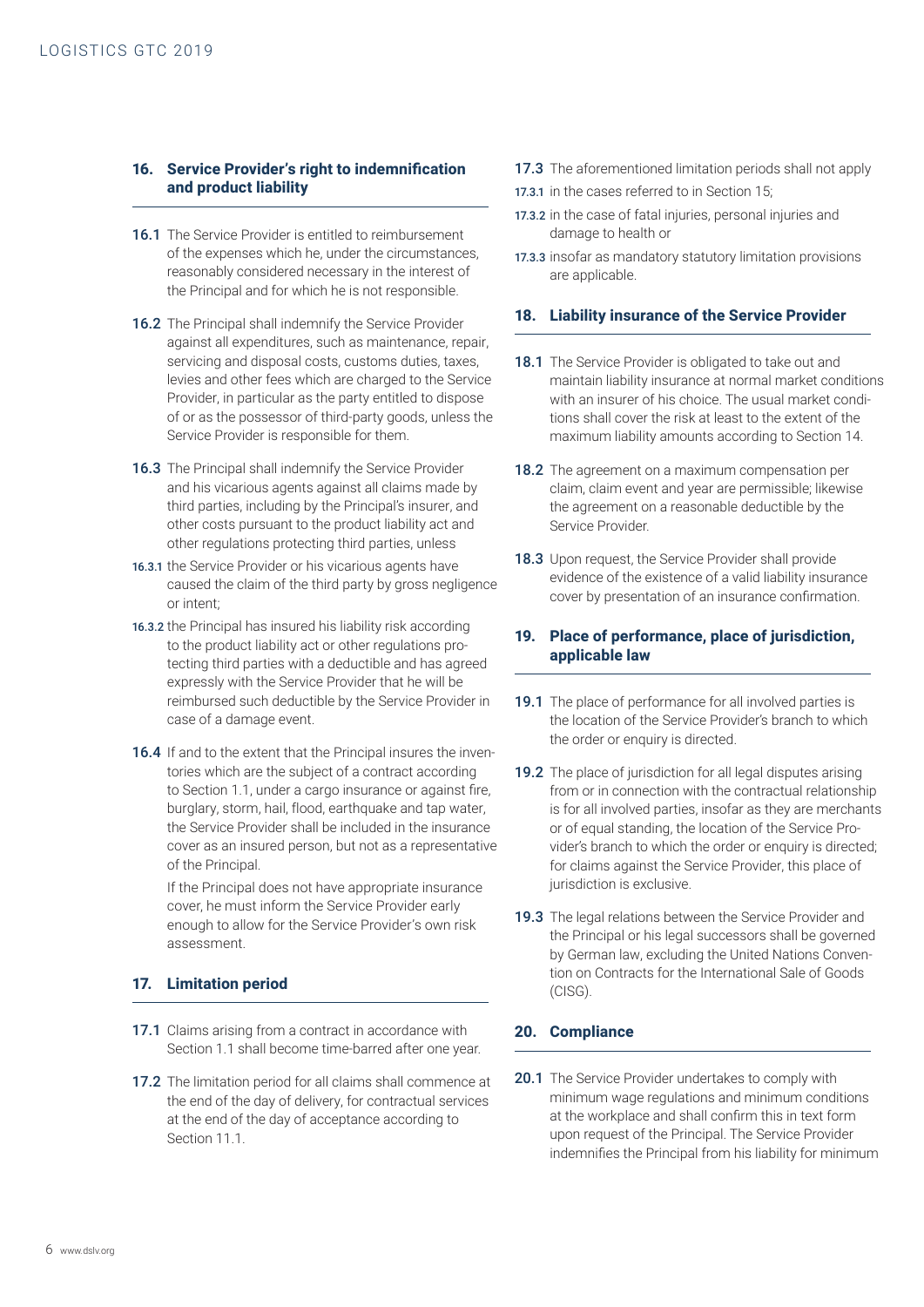wages if the Service Provider or a subcontractor or hirer engaged as part of the logistics services contract does not pay employees the statutory minimum wage and the Principal is held liable.

- 20.2 The parties will process the data necessary for the performance of the contract in accordance with the provisions of the applicable data protection laws and undertake to take appropriate data and IT security measures. In particular, the parties shall observe the basic principles of data protection law and take suitable technical-organizational measures that meet the requirements on security and confidentiality of data processing and ensure the protection against unauthorized access by third parties.
- 20.3 Both parties undertake to comply with the legal regulations applicable to their companies. They support and respect the principles of the "Global Compact" ("UNGC"), the United Nations Universal Declaration of Human Rights and the 1998 Declaration on Fundamental Principles and Rights at Work of the International Labour Organization ("Declaration on Fundamental Principles and Rights at Work") in accordance with national laws and practices. In particular, both parties in their companies commit
- 20.3.1 not to employ children or use forced labour;
- 20.3.2 to observe the respective national laws and regulations on working hours, wages and salaries and to comply with all other employer obligations:
- 20.3.3 to comply with the applicable health and safety regulations and provide a safe and health-promoting working environment to ensure the health of employees and to prevent accidents, injuries and work-related illnesses;
- 20.3.4 to refrain from any discrimination based on race, religion, disability, age, sexual orientation or gender;
- 20.3.5 to comply with international anti-corruption standards, such as those set out in the UNGC and local anticorruption and bribery laws;
- 20.3.6 to comply with all applicable environmental laws and regulations;
- 20.3.7 to insist on their business partners and subcontractors to also base their actions on the aforementioned principles.

## **21. Final provisions**

- 21.1 When determining the extent of the compensation claims to be satisfied by the Service Provider, the economic circumstances of the Service Provider, the type, scope and duration of the business relationship, possible contributions to causation or fault by the Principal in accordance with § 254 BGB (German Civil Code) and the degree of monitoring and control exerted on the implemented procedures by the Principal must be taken into consideration in favor of the Service Provider. In particular, the replacement services, costs and expenses to be borne by the Service Provider must be in reasonable proportion to the Service Provider's proceeds from the services provided for the Principal.
- 21.2 Should a provision of this Logistics GTC or the further agreements made be or become invalid, this shall not affect the validity of the rest of the contract.